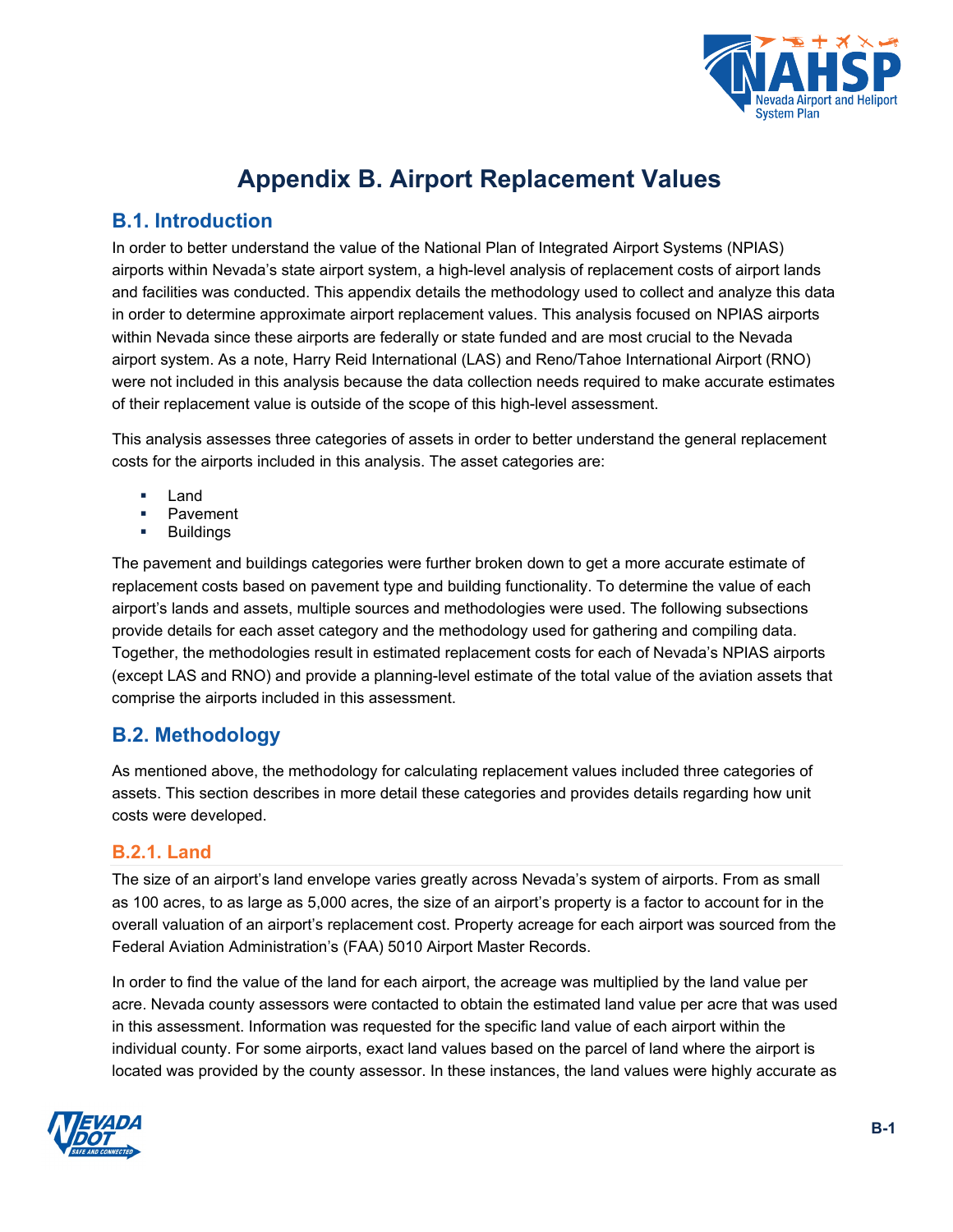

they came directly from the county assessor's office and did not have to be estimated. Additionally, exact land values for Henderson Executive (HND), Jean Sport (0L7), North Las Vegas (VGT), and Perkins Field Overton (U08) were provided by the Clark County Department of Aviation (CCDOA).

For the remaining airports where exact land values were not provided by the county assessor or other sources, an average value was calculated using the land values obtained from other Nevada counties. For Clark and Washoe counties (the most populated counties with the highest land value), an average was developed based on the land value that was provided for other airports in Clark and Washoe County. This average came out to be \$79,400 per acre. For the airports located outside Clark and Washoe counties, an average land value was calculated from all other airport land values outside Clark and Washoe counties. This average land value came to \$1,000 per acre. These values were then applied to the remaining airports to identify the value of airport lands of each airport included in the analysis.

#### **B.2.2. Pavement**

Airport pavement sizes also vary greatly across facilities within Nevada's system of airports. Pavement represents one of the costliest assets to replace at an airport as there can be millions of square feet and it requires routine monitoring and maintenance to maintain its quality. Airport pavement is separated into three sub-categories as each type of pavement requires different thickness and strength. The pavement sub-categories included in the replacement value assessment were runways, taxiways, and aprons. Where able, existing airport layout plans (ALPs) and data from the NAHSP Airport Inventory Data Collection Survey were used to determine the square footage of airport pavement by category. CCDOAs 2019 Pavement Condition Index (PCI) Report prepared under Clark County's Airport Pavement Management Program were referenced to obtain runway, taxiway, and apron square footage for Henderson Executive Airport (HND), Jean Sport Airport (0L7), North Las Vegas Airport (VGT), and Perkins Field (U08). When data was not readily available, measurements for the runways were sourced from 5010 Airport Master Records and measurements for the taxiways and aprons were gathered from geospatial analysis using Google Earth. This method resulted in estimated measurements that provided an adequate level of accuracy for this analysis.

Once the pavement square footage was collected and compiled, the value per square foot of pavement was obtained by consulting with airport professionals working at Nevada airports. Consideration was given to pavement costs based on the airport role or classification, as airport pavement depth and strength relate directly to the type of aircraft the airport serves. For Primary airports, \$15 per square foot of pavement was used. National airports were valued at \$13 per square foot, Regional and General airports were valued at \$12 per square foot, and Access airports were valued at \$10 per square foot of pavement. Using each of these values per square foot, the total value of each airport's pavement was calculated.

#### **B.2.3. Buildings**

In addition to the estimated value of an airport's land and pavement, this analysis also factored in the estimated value of each airport's existing buildings. It is recognized that some buildings may not be owned by the airport sponsor and may be privately owned, but for purposes of this analysis, an estimated replacement cost was developed for all identified buildings. For this evaluation, the category was split into

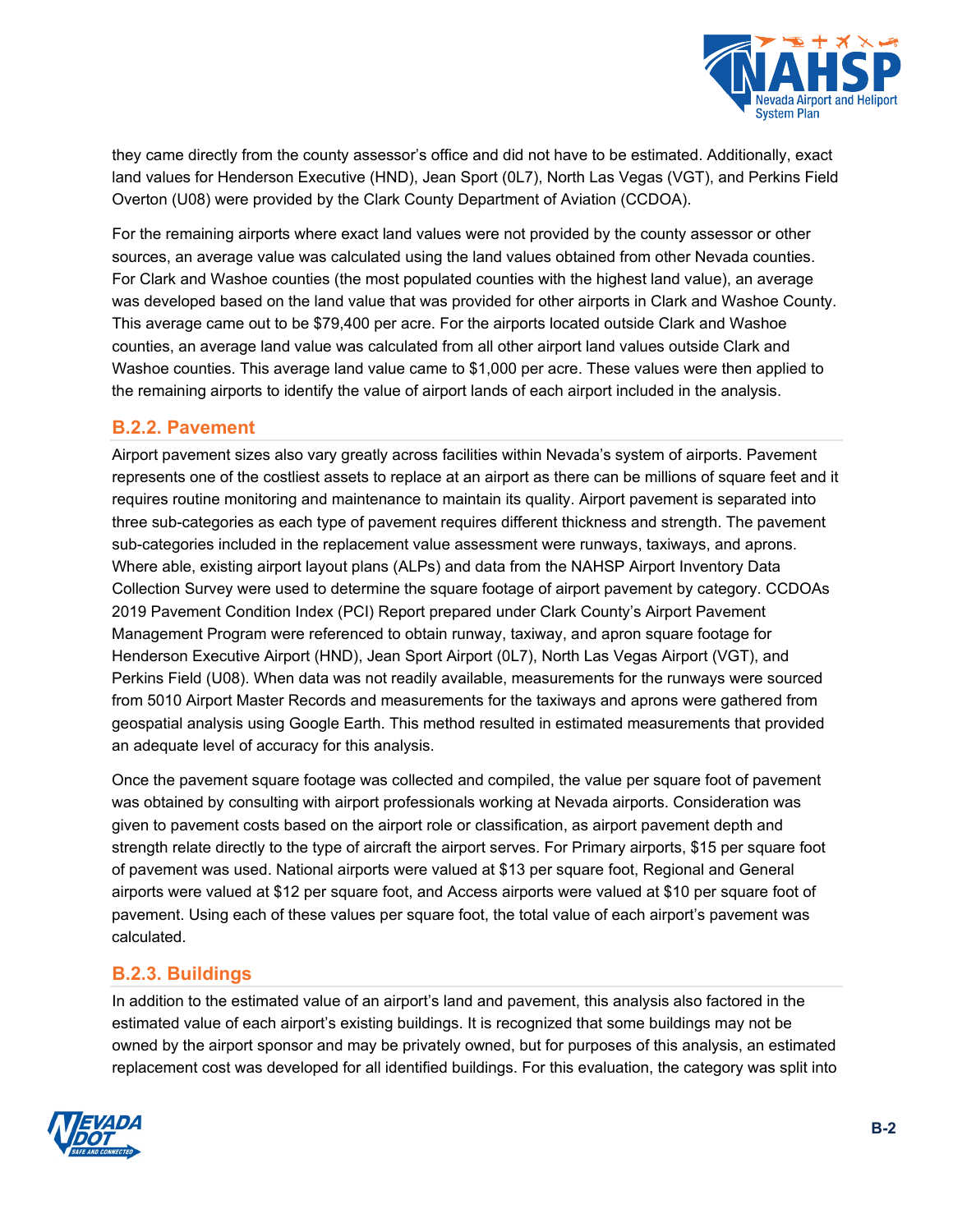

four sub-categories: terminal, conventional hangars, T-hangars, and air traffic control tower (ATCT). To obtain the value of airport-owned buildings (terminal, conventional hangars, and T-hangars), the square footage of each building type was obtained by reviewing currently available ALPs or estimating building dimensions in Google Earth when the ALP was not available. This method resulted in building estimations that were close enough to the total square footage needed for a high-level estimation of the replacement value of each airport's buildings.

Once the square footage of the terminal and covered aircraft storage buildings had been established, the value per square foot was obtained from local land development experts and Nevada airport professionals. These values were separated into three categories for T-hangars, conventional hangars, and terminal buildings. T-hangars were valued at \$200 per square foot, conventional hangars valued at \$275 per square foot, and terminals valued at \$350 per square foot. Using these values, the square footage of each building type was multiplied by their respective value and a total buildings value was calculated.

There were two general aviation (GA) airports included in this analysis that have ATCTs. Cost estimates for these ATCTs were based on development cost of similar facilities recently developed at similar airports.

## **B.3. Results**

After calculating the separate values of each airport's land, pavement, and building values, the totals were compiled in **[Table B-1](#page-3-0)**. It is important to note that these values are planning-level estimates of the overall replacement value of an airport's facilities, and there are other factors that go into an airport's value that are not considered in this methodology. As demonstrated, the replacement value of airports encompassed by the NAHSP varies largely, from just over a million dollars to over half of a billion dollars. The highest replacement values were estimated for the Primary and more demanding GA airports that have more pavement and more facilities, such as Reno-Stead (RTS), North Las Vegas (VGT), and Henderson Executive (HND). On the other end of the total valuation range are more remote and lowtraffic GA airports, such as Gabbs (GAB), Owyhee (10U), and Alamo Landing Field (L92). Even with shorter runways and fewer airport buildings, some of these airports total value is estimated to be over \$1 million. The smaller GA airports generate a larger percentage of their overall value from their lands, as the airports often sit on larger plots of lands as compared to commercial service airports, which can be contained within cities and populated areas.